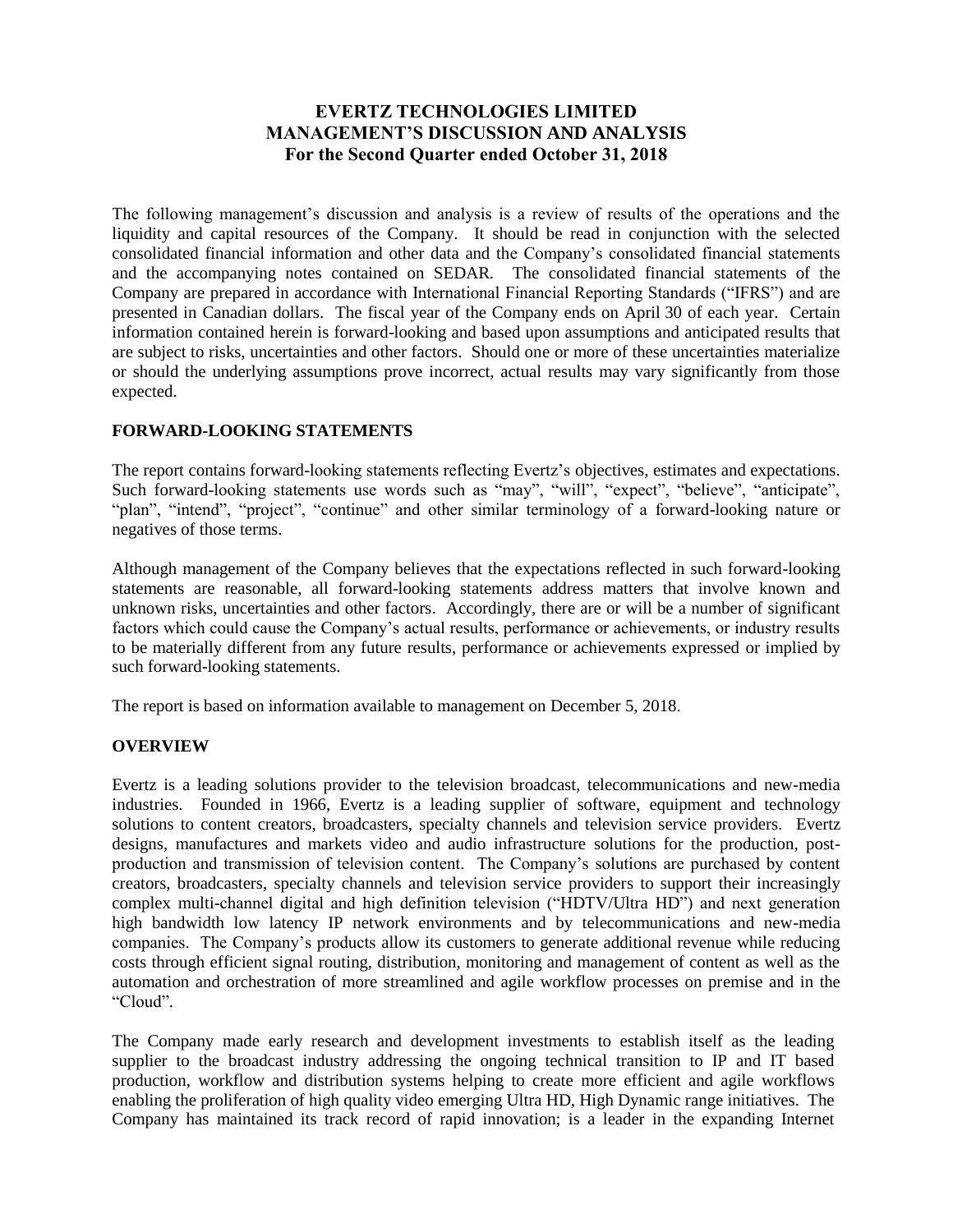Protocol Television ("IPTV") market and a leader in Software Defined Video Network ("SDVN") technology. The Company is committed to maintaining its leadership position, and as such, a significant portion of the Company's staff is focused on research and development to ensure that the Company's products are at the forefront of the industry. This commitment contributes to the Company being consistently recognized as a leading broadcast and video networking industry innovator by its customers.

### **SIGNIFICANT ACCOUNTING POLICIES**

#### **Changes in Accounting Policies**

#### *Financial Instruments*

IFRS 9, *Financial instruments* ("IFRS 9") was issued by the IASB in July 2014 and will replace IAS 39, *Financial Instruments: Recognition and Measurement* ("IAS 39"). IFRS 9 includes a logical model for classification and measurement of financial assets; a single, forward looking "expected credit loss" impairment model and a substantially reformed approach to hedge accounting to better link the economics of risk management with its accounting treatment. The Company adopted IFRS 9 on May 1, 2018 and did not have a significant impact on the Company's interim condensed consolidated financial statements and related disclosures. See interim condensed consolidated financial statement as at October 31, 2018 for the new policy and further details.

#### *Revenue*

IFRS 15, *Revenue from contracts with customers* ("IFRS 15") was issued by the IASB in May 2014 to replace IAS 11, *Construction Contracts* and IAS 18, *Revenue* and other interpretive guidance associated with revenue recognition. IFRS 15 provides a single, principles-based five-step model to be applied to all contracts with customers to determine how and when to recognize revenue. The Company has adopted IFRS 15 with an initial adoption date of May 1, 2018 and did not have a significant impact on the Company's interim condensed consolidated financial statements and related disclosures.

The Company utilized the modified retrospective approach to adopt the new standard and therefore, the comparative information has not been restated and continues to be reported under IAS 18 and IAS 11. See interim condensed consolidated financial statement as at October 31, 2018 for the new policy and further details.

### **New and Revised IFRSs Issued but Not Yet Effective**

#### **Leases**

IFRS 16, *Leases* ("IFRS 16") was issued by the IASB in January 2016 and will replace IAS 17, *Leases.* IFRS 16 introduces a single accounting model for lessees to bring leases on-balance sheet while lessor accounting remains largely unchanged. IFRS 16 is effective for annual periods beginning on or after January 1, 2019. The total amount of future lease commitments as at October 31, 2018 is \$39,811. The Company has not yet determined the final impact of the adoption of the following standards and intends to disclose the estimated financial effects of the adoption of IFRS 16 in our 2019 annual consolidated financial statements.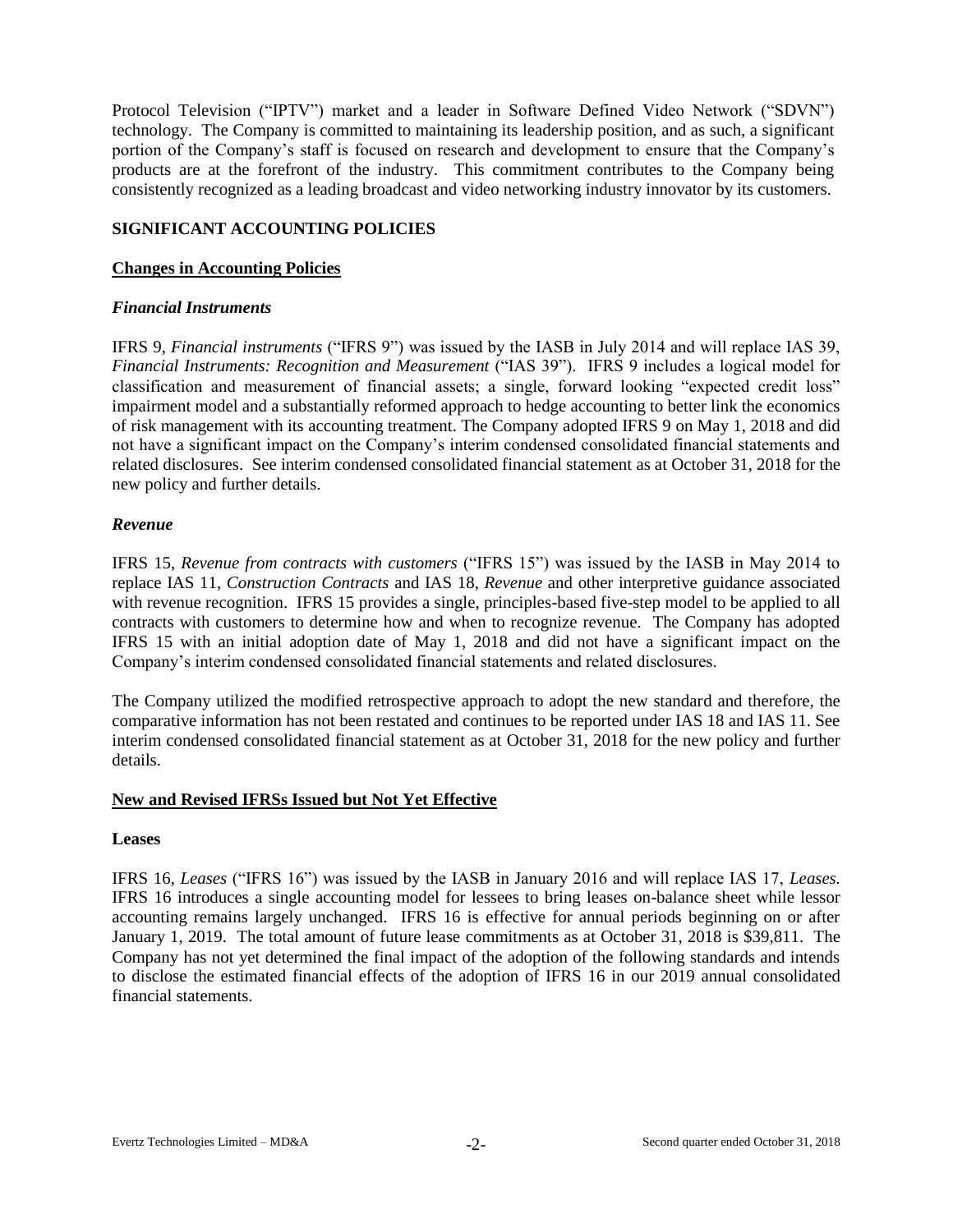# **QUARTER END HIGHLIGHTS**

Revenue was \$112.3 million for the second quarter ended October 31, 2018; an increase of \$11.0 million, when compared to \$101.3 million for the same period ended October 31, 2017. Revenue increased in the United States/Canada region by 18% and revenue decreased in the International region by 2%.

For the second quarter ended October 31, 2018, net earnings were \$20.6 million, an increase from \$17.4 million for the second quarter ended October 31, 2017. Fully diluted earnings per share were \$0.27, an increase from \$0.23 for the second quarter ended October 31, 2017.

For the second quarter ended October 31, 2018, foreign exchange gain during the quarter was \$0.8 million, predominately driven by the increase in value of the US dollar against the Canadian dollar since July 31, 2018.

Gross margin during the second quarter ended October 31, 2018 was 57.1% as compared to 56.0% for the second quarter ended October 31, 2017.

Selling and administrative expenses for the second quarter ended October 31, 2018 was \$16.4 million as compared to the second quarter ended October 31, 2017 of \$16.0 million. As a percentage of revenue, selling and administrative expenses totaled 14.6% for the second quarter ended October 31, 2018 as opposed to \$15.8% for the second quarter ended October 31, 2017.

Research and development expenses were \$21.1 million for the second quarter ended October 31, 2018 as compared to \$20.2 million for the second quarter ended October 31, 2017.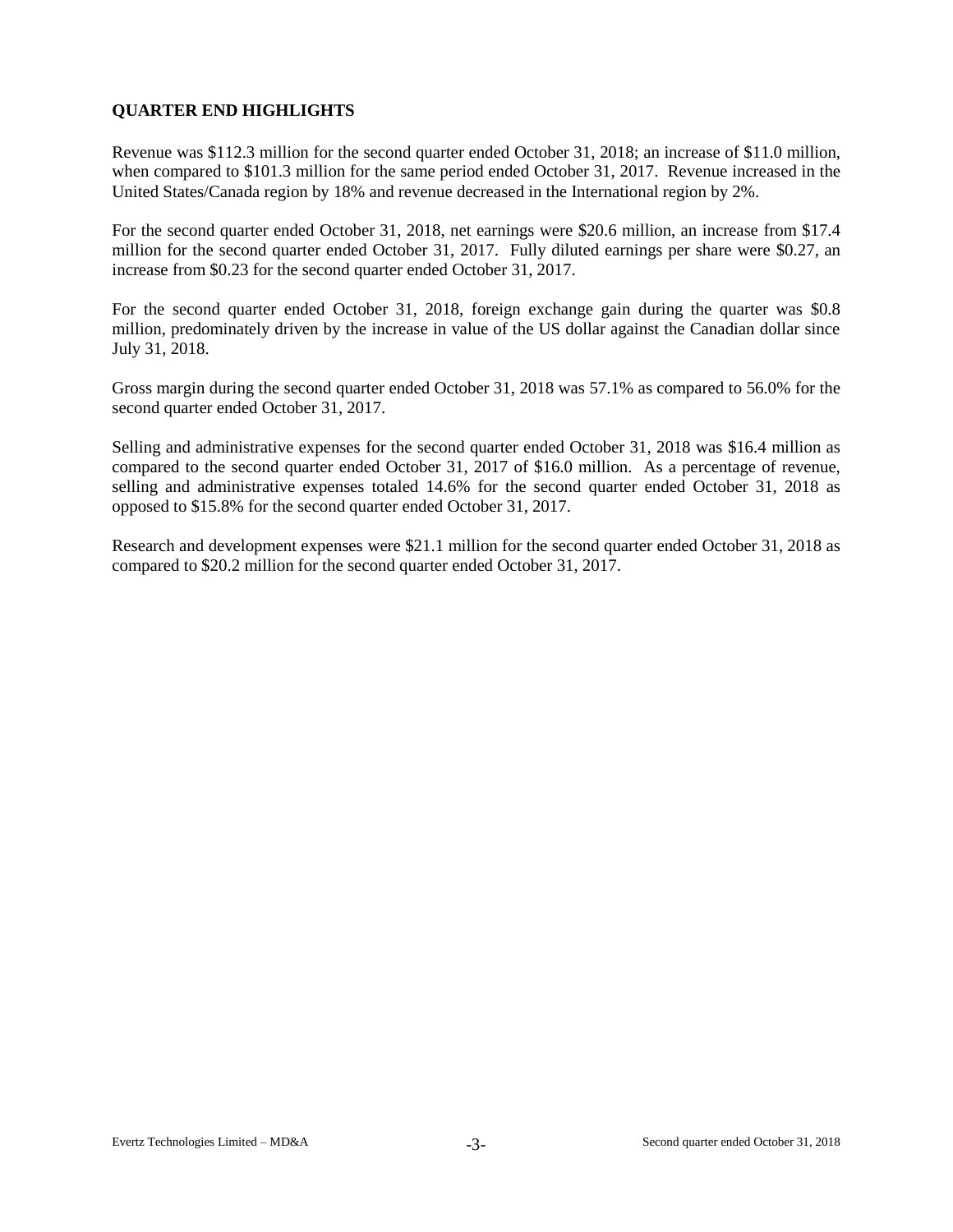# **Selected Consolidated Financial Information**

(in thousands of dollars except earnings per share and share data)

|                                                       |    | Three month period ended |                  | Six month period ended |             |    |                         |  |  |
|-------------------------------------------------------|----|--------------------------|------------------|------------------------|-------------|----|-------------------------|--|--|
|                                                       |    | October 31,              |                  |                        | October 31, |    |                         |  |  |
|                                                       |    | 2018                     | 2017             |                        | 2018        |    | 2017                    |  |  |
| Revenue                                               | \$ | 112,280                  | \$<br>101,261    | \$                     | 215,369     | \$ | 210,270                 |  |  |
| Cost of goods sold                                    |    | 48,122                   | 44,509           |                        | 92,433      |    | 92,357                  |  |  |
| Gross margin                                          |    | 64,158                   | 56,752           |                        | 122,936     |    | 117,913                 |  |  |
|                                                       |    |                          |                  |                        |             |    |                         |  |  |
| Expenses                                              |    |                          |                  |                        |             |    |                         |  |  |
| Selling and administrative                            |    | 16,389                   | 16,026           |                        | 32,294      |    | 31,853                  |  |  |
| General                                               |    | 2,069                    | 2,370            |                        | 3,408       |    | 4,467                   |  |  |
| Research and development                              |    | 21,083                   | 20,214           |                        | 42,403      |    | 39,486                  |  |  |
| Investment tax credits                                |    | (1,933)                  | (2,850)          |                        | (3,936)     |    | (5,301)                 |  |  |
| Foreign exchange (gain) loss                          |    | (838)                    | (2,882)          |                        | (1,910)     |    | 5,362                   |  |  |
|                                                       |    | 36,770                   | 32,878           |                        | 72,259      |    | 75,867                  |  |  |
| Earnings before undernoted                            |    | 27,388                   | 23,874           |                        | 50,677      |    | 42,046                  |  |  |
| Finance income                                        |    | 310                      | 174              |                        | 669         |    | 275                     |  |  |
| Finance costs                                         |    | (83)                     | (157)            |                        | (509)       |    | (205)                   |  |  |
| Other income and expenses                             |    | 5                        | (75)             |                        | 140         |    | (46)                    |  |  |
| Earnings before income taxes                          |    | 27,620                   | 23,816           |                        | 50,977      |    | 42,070                  |  |  |
| Provision for (recovery of) income taxes              |    |                          |                  |                        |             |    |                         |  |  |
| Current                                               |    | 7,876                    | 6,515            |                        | 13,494      |    | 12,370                  |  |  |
| Deferred                                              |    | (837)                    | (128)            |                        | (459)       |    | (921)                   |  |  |
|                                                       |    | 7,039                    | 6,387            |                        | 13,035      |    | 11,449                  |  |  |
| Net earnings for the period                           | \$ | 20,581                   | \$<br>17,429     | \$                     | 37,942      | \$ | 30,621                  |  |  |
| Net earnings attributable to non-controlling interest |    | 235                      | 143              |                        | 323         |    | 257                     |  |  |
| Net earnings attributable to shareholders             |    | 20,346                   | 17,286           |                        | 37,619      |    | 30,364                  |  |  |
| Net earnings for the period                           | \$ | 20,581                   | \$<br>17,429     | \$                     | 37,942      | \$ | 30,621                  |  |  |
|                                                       |    |                          |                  |                        |             |    |                         |  |  |
| Earnings per share                                    |    |                          |                  |                        |             |    |                         |  |  |
| Basic                                                 | \$ | 0.27                     | \$<br>0.23       | \$                     | 0.49        | \$ | 0.40                    |  |  |
| Diluted                                               | \$ | 0.27                     | \$<br>0.23       | \$                     | 0.49        | \$ | 0.40                    |  |  |
|                                                       |    |                          |                  |                        |             |    |                         |  |  |
| Consolidated Balance Sheet Data                       |    |                          | October 31, 2018 | As at                  |             |    | As at<br>April 30, 2018 |  |  |
| Cash and cash equivalents                             |    |                          | \$               | 65,189                 | \$          |    | 94,184                  |  |  |
| Inventory                                             |    |                          | \$<br>171,430    |                        | \$          |    | 168,070                 |  |  |
| Working capital                                       |    |                          | \$<br>274,457    |                        | \$          |    | 264,514                 |  |  |
| Total assets                                          |    |                          | \$<br>431,999    |                        | \$          |    | 421,115                 |  |  |
| Shareholders' equity                                  |    |                          | \$<br>338,784    |                        | \$          |    | 329,227                 |  |  |
|                                                       |    |                          |                  |                        |             |    |                         |  |  |
| Number of common shares outstanding:                  |    |                          |                  |                        |             |    |                         |  |  |
| Basic                                                 |    |                          | 76,519,746       |                        |             |    | 76,481,746              |  |  |
| Fully-diluted                                         |    |                          | 79,036,246       |                        |             |    | 78,722,746              |  |  |
| Weighted average number of shares outstanding:        |    |                          |                  |                        |             |    |                         |  |  |
| <b>Basic</b>                                          |    |                          | 76,497,637       |                        |             |    | 76,211,007              |  |  |
| Fully-diluted                                         |    |                          | 76,516,761       |                        |             |    | 76, 347, 750            |  |  |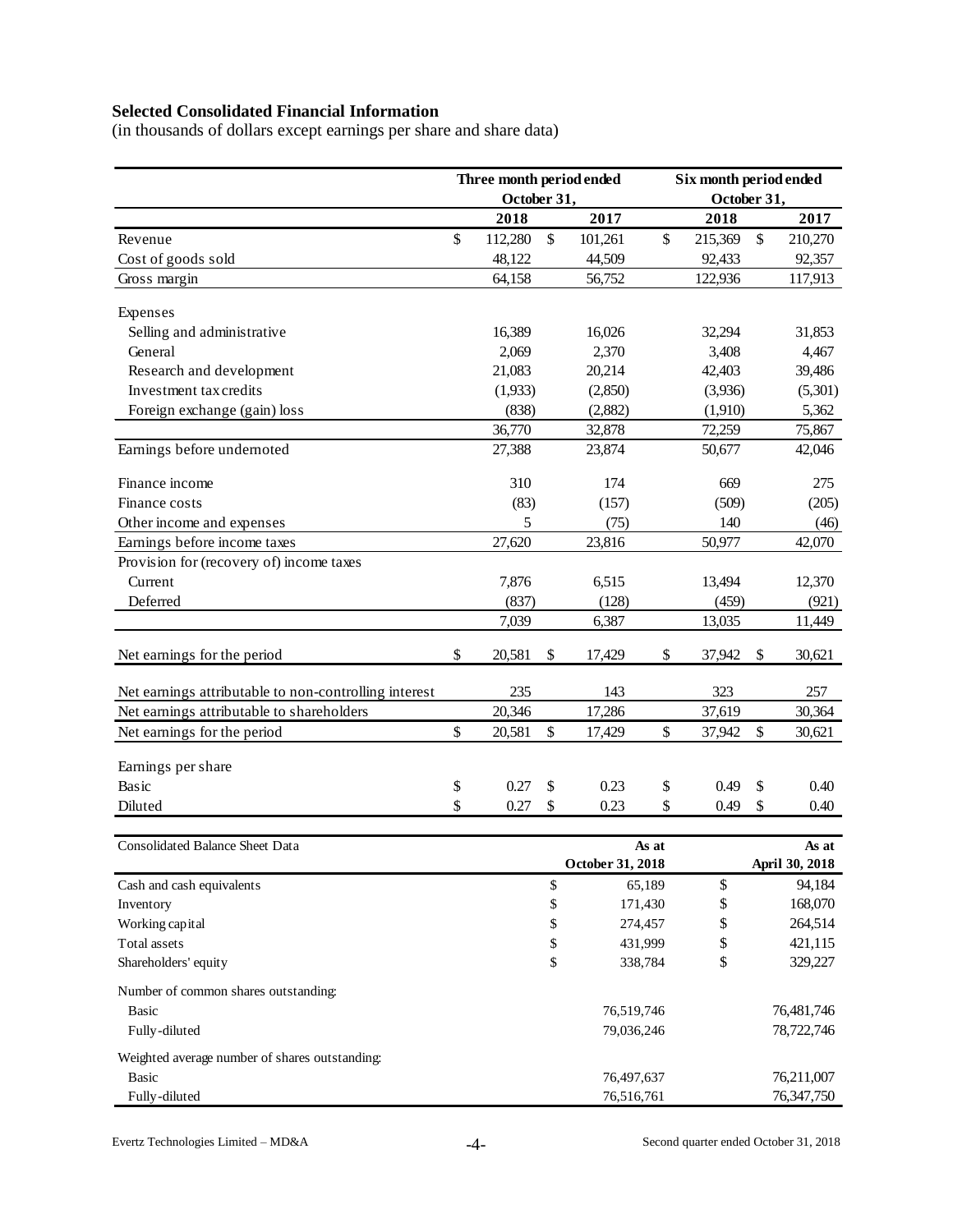#### **Consolidated Statement of Operations Data**

(in thousands of dollars except earnings per share and share data)

|                                                       |             | Three month period ended | Six month period ended |            |
|-------------------------------------------------------|-------------|--------------------------|------------------------|------------|
|                                                       | October 31, |                          | October 31,            |            |
|                                                       | 2018        | 2017                     | 2018                   | 2017       |
| Revenue                                               | 100.0%      | 100.0%                   | 100.0%                 | 100.0%     |
| Cost of goods sold                                    | 42.9%       | 44.0%                    | 42.9%                  | 43.9%      |
| Gross margin                                          | 57.1%       | 56.0%                    | 57.1%                  | 56.1%      |
| Expenses                                              |             |                          |                        |            |
| Selling and administrative                            | 14.6%       | 15.8%                    | 15.0%                  | 15.1%      |
| General                                               | 1.8%        | 2.3%                     | 1.6%                   | 2.1%       |
| Research and development                              | 18.8%       | 20.0%                    | 19.7%                  | 18.8%      |
| Investment tax credits                                | $(1.7\%)$   | $(2.8\%)$                | $(1.8\%)$              | $(2.5\%)$  |
| Foreign exchange (gain) loss                          | $(0.8\%)$   | $(2.9\%)$                | $(0.9\%)$              | 2.6%       |
|                                                       | 32.7%       | 32.4%                    | 33.6%                  | 36.1%      |
| Earnings before undernoted                            | 24.4%       | 23.6%                    | 23.5%                  | 20.0%      |
| Finance income                                        | 0.3%        | 0.2%                     | 0.3%                   | 0.1%       |
| Finance costs                                         | $(0.1\%)$   | $(0.2\%)$                | $(0.2\%)$              | $(0.1\%)$  |
| Other income and expenses                             | 0.0%        | $(0.1\%)$                | 0.1%                   | 0.0%       |
| Earnings before income taxes                          | 24.6%       | 23.5%                    | 23.7%                  | 20.0%      |
| Provision for (recovery) of income taxes              |             |                          |                        |            |
| Current                                               | 7.0%        | 6.4%                     | 6.3%                   | 5.9%       |
| Deferred                                              | $(0.7\%)$   | $(0.1\%)$                | $(0.2\%)$              | $(0.5\%)$  |
|                                                       | 6.3%        | 6.3%                     | 6.1%                   | 5.4%       |
| Net earnings for the period                           | 18.3%       | 17.2%                    | 17.6%                  | 14.6%      |
| Net earnings attributable to non-controlling interest | 0.2%        | 0.1%                     | 0.1%                   | 0.1%       |
| Net earnings attributable to shareholders             | 18.1%       | 17.1%                    | 17.5%                  | 14.5%      |
| Net earnings for the period                           | 18.3%       | 17.2%                    | 17.6%                  | 14.6%      |
| Earnings per share:                                   |             |                          |                        |            |
| <b>Basic</b>                                          | \$<br>0.27  | \$<br>0.23               | \$<br>0.49             | \$<br>0.40 |
| Diluted                                               | \$<br>0.27  | \$<br>0.23               | \$<br>0.49             | \$<br>0.40 |

#### **REVENUE AND EXPENSES**

#### *Revenue*

The Company generates revenue principally from the sale of software, equipment, and technology solutions to content creators, broadcasters, specialty channels and television service providers.

The Company markets and sells its products and services through both direct and indirect sales strategies. The Company's direct sales efforts focus on large and complex end-user customers. These customers have long sales cycles typically ranging from four to eight months before an order may be received by the Company for fulfillment.

The Company monitors revenue performance in two main geographic regions: (i) United States/Canada and (ii) International.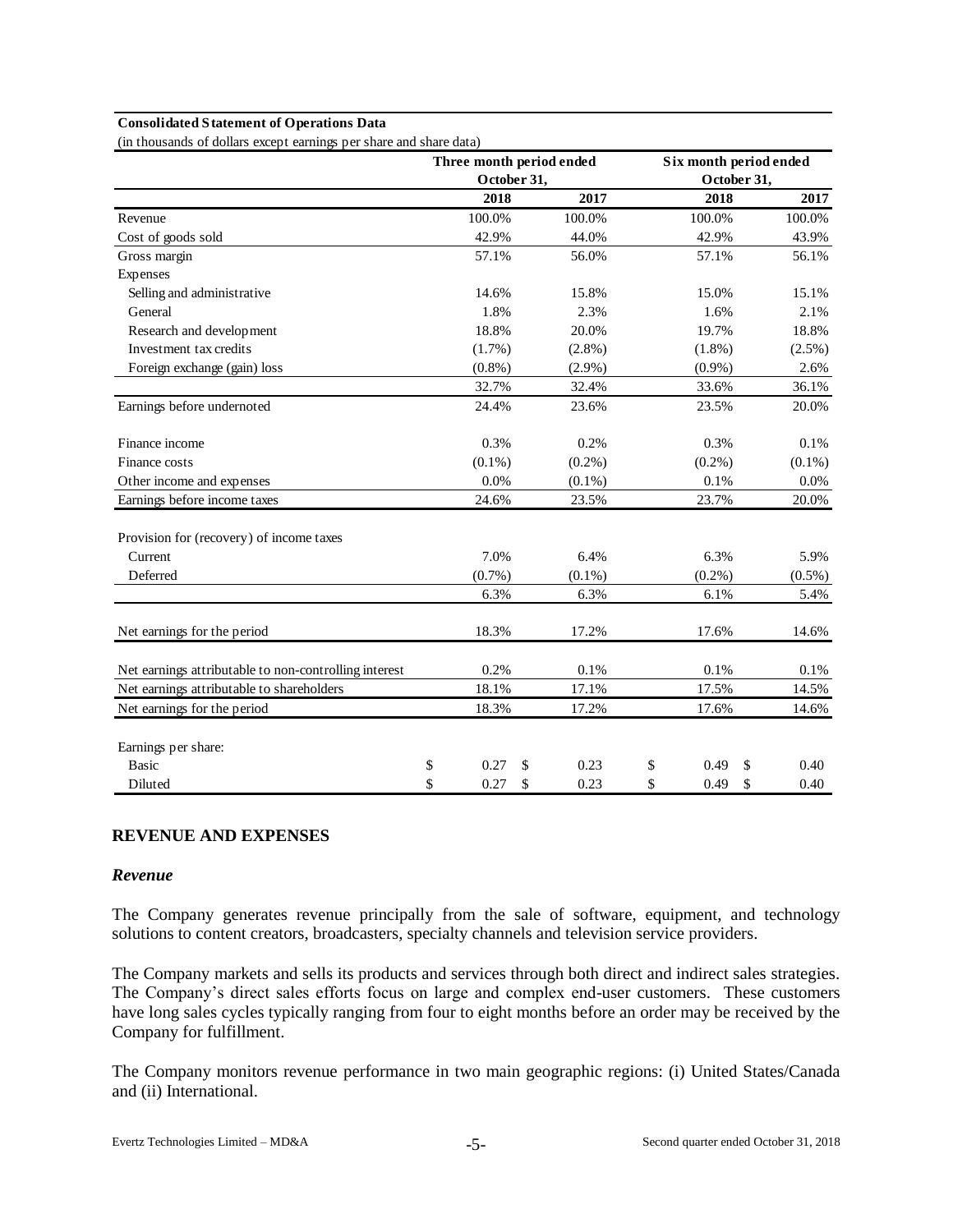The Company currently generates approximately 65% to 75% of its revenue in the United States/Canada. The Company recognizes the opportunity to more aggressively target markets in other geographic regions and intends to invest in personnel and infrastructure in those markets.

While a significant portion of the Company's expenses are denominated in Canadian dollars, the Company collects substantially all of its revenues in currencies other than the Canadian dollar and therefore has significant exposure to fluctuations in foreign currencies, in particular the US dollar. Approximately 75% to 85% of the Company's revenues are denominated in US dollars.

### *Revenue*

| (In thousands of Canadian dollars, | Three month period ended |              |  |         | % increase | Six month period ended | % increase |       |
|------------------------------------|--------------------------|--------------|--|---------|------------|------------------------|------------|-------|
| except for percentages)            |                          | October 31,  |  |         | (decrease) | October 31,            | (decrease) |       |
|                                    |                          | 2018<br>2017 |  |         |            | 2018                   | 2017       |       |
| United States/Canada               |                          | 77.531       |  | 65,970  | 18%        | 152.726                | 131.332    | 16%   |
| International                      |                          | 34.749       |  | 35.291  | (2%)       | 62.643                 | 78.938     | (21%) |
|                                    |                          | 12.280       |  | 101.261 | 11%        | 215.369                | 210,270    | 2%    |

Total revenue for the second quarter ended October 31, 2018 was \$112.3 million, an increase of \$11.0 million or 11% as compared to revenue of \$101.3 million for the second quarter ended October 31, 2017.

Total revenue for the six month period ended October 31, 2018 was \$215.4 an increase of \$5.1 million or 2% as compared to revenue of \$210.3 million for the six month period ended October 31, 2017.

Revenue in the United States/Canada region was \$77.5 million for the second quarter ended October 31, 2018, an increase of \$11.5 million or 18% when compared to revenue of \$66.0 million for the second quarter ended October 31, 2017.

Revenue in the United States/Canada region was \$152.7 million for the six month period ended October 31, 2018, an increase of \$21.4 million or 16% when compared to revenue of \$131.3 million for the six month period ended October 31, 2017.

Revenue in the International region was \$34.8million for the second quarter ended October 31, 2018, a decrease of \$0.5 million or 2% as compared to revenue of \$35.3 million for the second quarter ended October 31, 2017.

Revenue in the International region was \$62.6 million for the six month period ended October 31, 2018, a decrease of \$16.3 million or 21% as compared to revenue of \$78.9 million for the second quarter ended October 31, 2017.

### *Cost of Sales*

Cost of sales consists primarily of costs of manufacturing and assembly of products. A substantial portion of these costs is represented by components and compensation costs for the manufacture and assembly of products as well as inventory obsolescence and write-offs. Cost of sales also includes related overhead, certain depreciation, final assembly, quality assurance, inventory management and support costs. Cost of sales also includes the costs of providing services to clients, primarily the cost of servicerelated personnel.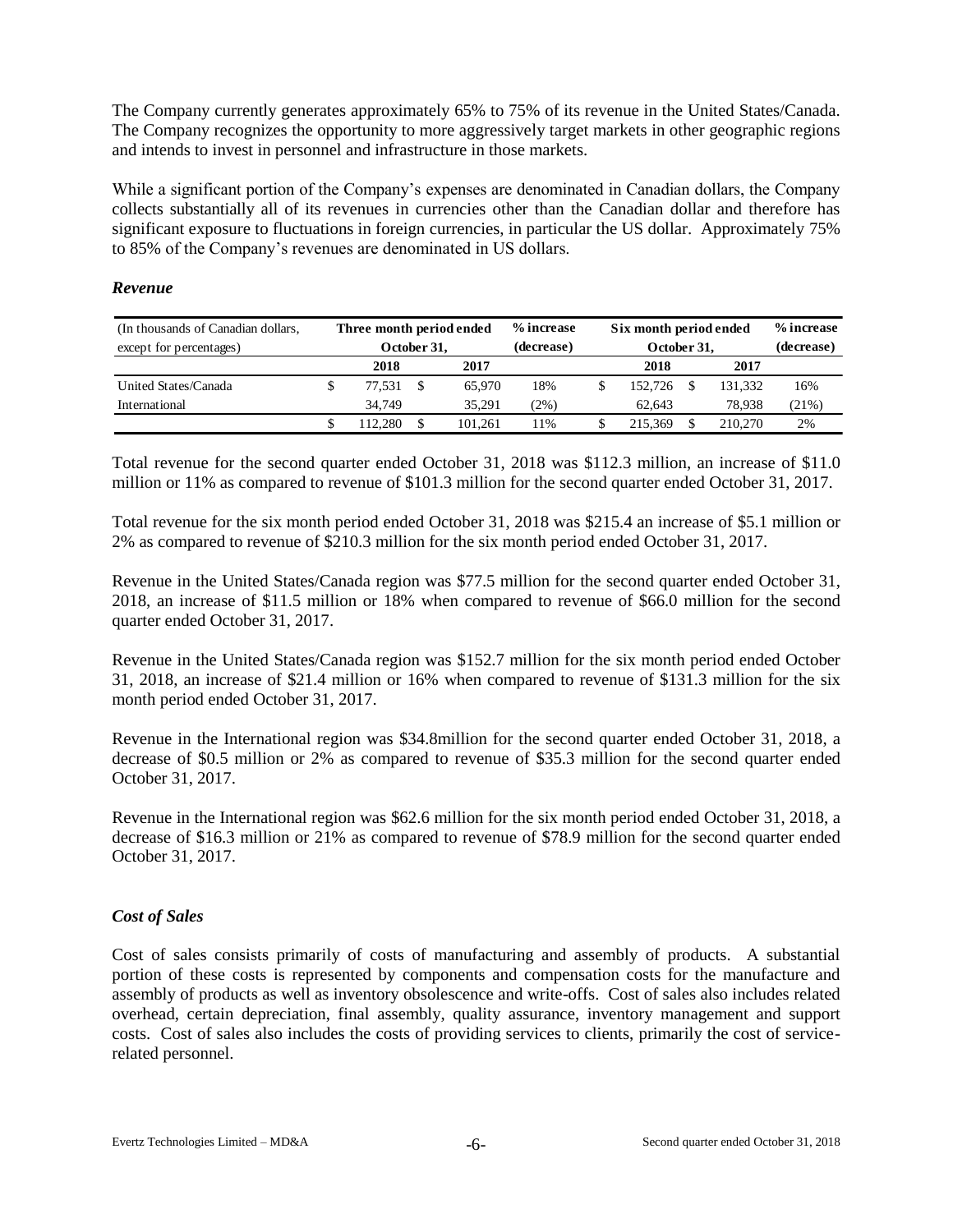### *Gross Margin*

| (In thousands of Canadian dollars, | Three month period ended |      |        | % increase | Six month period ended | % increase |    |
|------------------------------------|--------------------------|------|--------|------------|------------------------|------------|----|
| except for percentages)            | October 31.              |      |        | (decrease) | October 31,            | (decrease) |    |
|                                    | 2018                     | 2017 |        | 2018       | 2017                   |            |    |
| Gross margin                       | 64.158                   |      | 56,752 | 13%        | 122.936                | 117.913    | 4% |
| Gross margin % of sales            | 57.1%                    |      | 56.0%  |            | 57.1%                  | 56.1%      |    |

Gross margin for the second quarter ended October 31, 2018 was \$64.2 million, compared to \$56.8 million for the second quarter ended October 31, 2017. As a percentage of revenue, the gross margin was 57.1% for the second quarter ended October 31, 2018, as compared to 56.0% for the second quarter ended October 31, 2017.

Gross margin for the six month period ended October 31, 2018 was \$122.9 million, compared to \$117.9 million for the six month period ended October 31, 2017. As a percentage of revenue, the gross margin was 57.1% for the six month period ended October 31, 2018, as compared to 56.1% for the six month period ended October 31, 2017.

Gross margins vary depending on the product mix, geographic distribution and competitive pricing pressures and currency fluctuations. For the second quarter ended October 31, 2018 the gross margin, as a percentage of revenue, was in the Company's projected range. The pricing environment continues to be very competitive with substantial discounting by our competition.

The Company expects that it will continue to experience competitive pricing pressures. The Company continually seeks to build its products more efficiently and enhance the value of its product and service offerings in order to reduce the risk of declining gross margin associated with the competitive environment.

### *Operating Expenses*

The Company's operating expenses consist of: (i) selling, administrative and general; (ii) research and development and (iii) foreign exchange.

Selling expenses primarily relate to remuneration of sales and technical personnel. Other significant cost components include trade show costs, advertising and promotional activities, demonstration material and sales support. Selling and administrative expenses relate primarily to remuneration costs of related personnel, legal and professional fees, occupancy and other corporate and overhead costs. The Company also records certain depreciation and share based compensation charges as general expenses. For the most part, selling, and administrative expenses are fixed in nature and do not fluctuate directly with revenue. The Company has certain selling expenses that tend to fluctuate in regards to the timing of trade shows.

The Company invests in research and development to maintain its position in the markets it currently serves and to enhance its product portfolio with new functionality and efficiencies. Although the Company's research and development expenditures do not fluctuate directly with revenues, it monitors this spending in relation to revenues and adjusts expenditures when appropriate. Research and development expenditures consist primarily of personnel costs and material costs. Research and development expenses are presented on a gross basis (without deduction of research and development tax credits). Research and development tax credits associated with research and development expenditures are shown separately under research and development tax credits.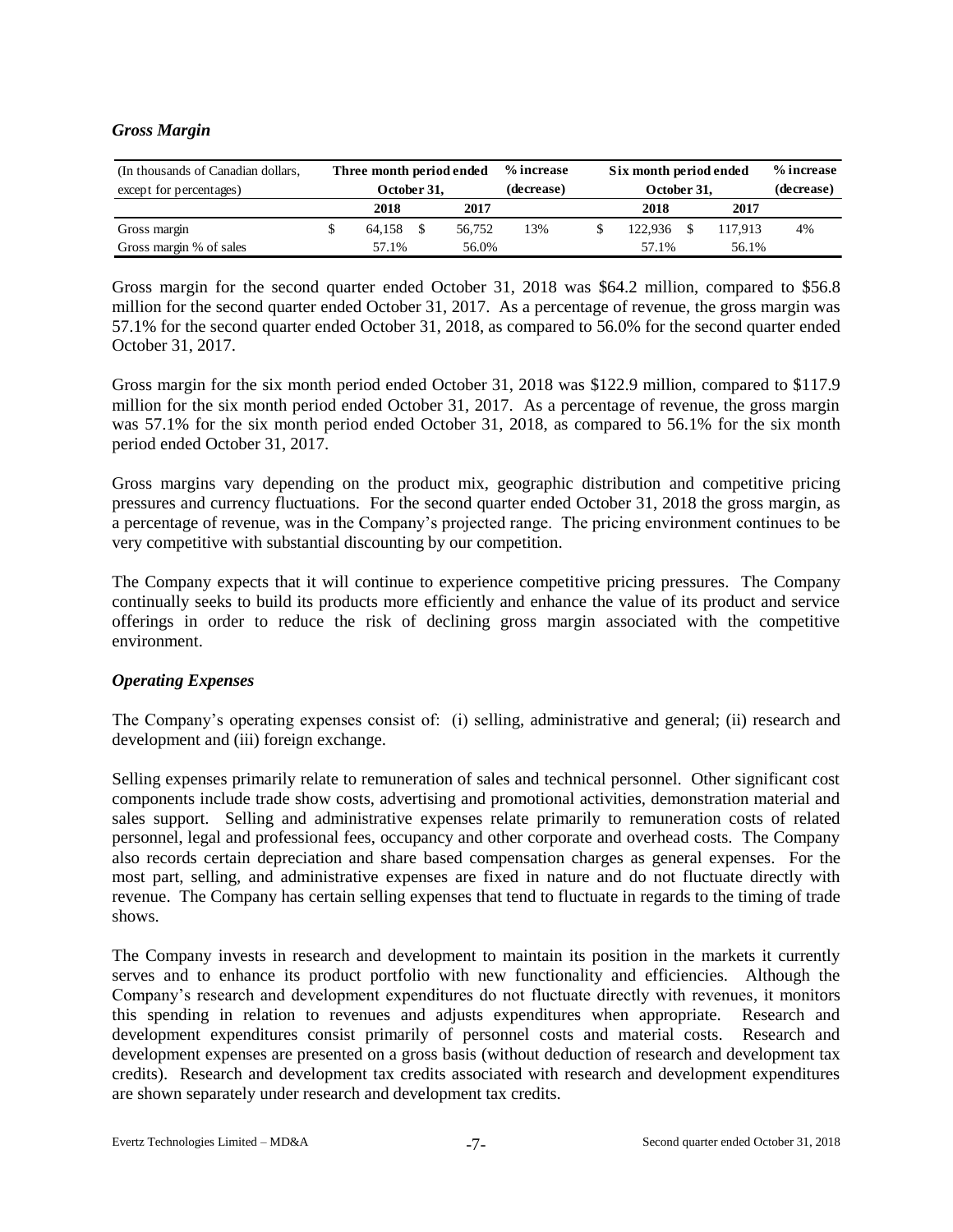### *Selling and Administrative*

| (In thousands of Canadian dollars,    |                | Three month period ended |      |        | % increase | Six month period ended |            | % increase |    |
|---------------------------------------|----------------|--------------------------|------|--------|------------|------------------------|------------|------------|----|
| except for percentages)               |                | October 31.              |      |        | (decrease) | October 31,            | (decrease) |            |    |
|                                       |                | 2018                     | 2017 |        | 2018       |                        | 2017       |            |    |
| Selling and administrative            |                | 16.389                   |      | 16.026 | 2%         | 32.294                 |            | 31.853     | 1% |
| Selling and administrative % of sales | 15.8%<br>14.6% |                          |      |        | 15.0%      | 15.1%                  |            |            |    |

Selling and administrative expenses excludes stock based compensation, operation of non-production property, plant and equipment, and amortization of intangibles. Selling and administrative expenses for the second quarter ended October 31, 2018 were \$16.4 million or 14.6% of revenue, as compared to selling and administrative expenses of \$16.0 million or 15.8% of revenue for the second quarter ended October 31, 2017.

Selling and administrative expenses for the six month period ended October 31, 2018 were \$32.3 million or 15.0% of revenue, as compared to selling and administrative expenses of \$31.9 million or 15.1% of revenue for the six month period ended October 31, 2017.

#### *Share Based Compensation*

In March 2016, the Company adopted a restricted share unit (RSU) plan to attract, motivate and compensate persons who are integral to the growth and success of the Company. During the six month and three month periods ended October 31, 2018, share based compensation expense associated with the plan was \$1.7 million and \$1.2 million respectively as compared to \$2.2 million and \$1.3 million for the six month and three month periods ended October 31, 2017.

#### *Research and Development (R&D)*

| (In thousands of Canadian dollars,  |              | Three month period ended |  |        | % increase | Six month period ended |            | % increase |    |
|-------------------------------------|--------------|--------------------------|--|--------|------------|------------------------|------------|------------|----|
| except for percentages)             |              | October 31,              |  |        | (decrease) | October 31,            | (decrease) |            |    |
|                                     | 2018<br>2017 |                          |  |        |            | 2018                   |            | 2017       |    |
| Research and development expenses   |              | 21,083                   |  | 20.214 | 4%         | 42.403                 |            | 38,486     | 7% |
| Research and development % of sales | 18.8%        |                          |  | 20.0%  |            | 19.7%                  |            | 18.8%      |    |

For the second quarter ended October 31, 2018, gross R&D expenses were \$21.1 million, an increase of 4% or \$0.9 million as compared to an expense of \$20.2 million for the second quarter ended October 31, 2017.

For the six month period ended October 31, 2018, gross R&D expenses were \$42.4 million, an increase of 7% or \$2.9 million as compared to an expense of \$39.5 million for the six month period ended October 31, 2017.

The increase of \$2.9 million was predominantly a result of planned growth of R&D personnel and a corresponding increase in prototypes and materials.

### *Foreign Exchange*

For the second quarter ended October 31, 2018, the foreign exchange gain was \$0.8 million, as compared to a foreign exchange gain for the second quarter ended October 31, 2017 of \$2.9 million. The current period gain was predominantly driven by the increase in the value of the US dollar against the Canadian dollar since July 31, 2018.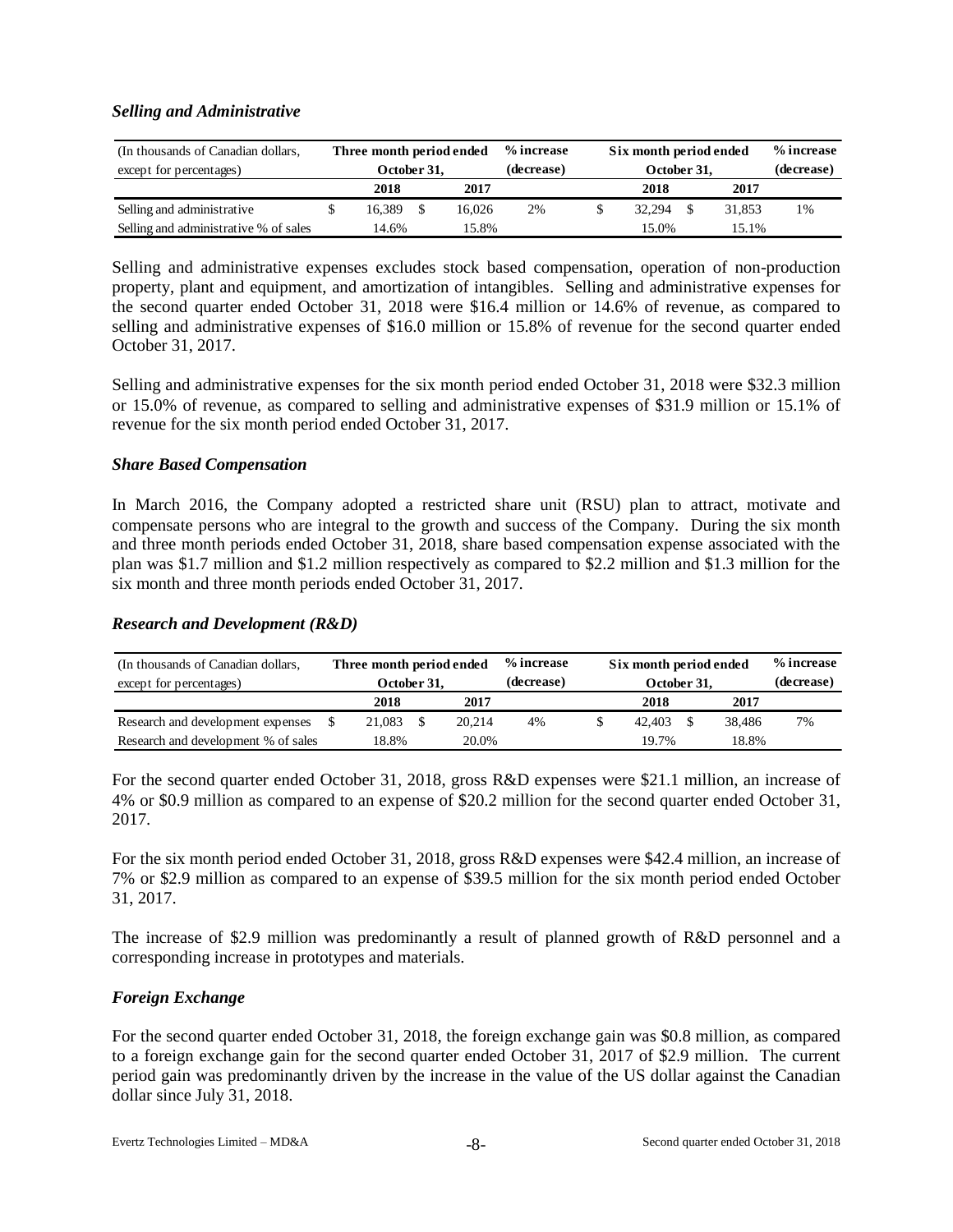For the six month period ended October 31, 2018, the foreign exchange gain was \$1.9 million, as compared to a foreign exchange loss for the six month period ended October 31, 2017 of \$5.4 million. The current period gain was predominantly driven by the increase in the value of the US dollar against the Canadian dollar since April 30, 2018.

#### *Finance Income, Finance Costs, Other Income and Expenses*

For the second quarter ended October 31, 2018, finance income, finance costs, other income and expenses netted to a gain of \$0.2 million.

For the six month period ended October 31, 2018, finance income, finance costs, other income and expenses netted to a gain of \$0.3 million.

### **LIQUIDITY AND CAPITAL RESOURCES**

| Liquidity and Capital Resources               |    |                  |               |
|-----------------------------------------------|----|------------------|---------------|
| (in thousands of dollars except ratios)       |    | As at            | As at         |
| Key Balance Sheet Amounts and Ratios:         |    | October 31, 2018 | Aprl 30, 2018 |
| Cash and cash equivalents                     | S  | 65,189           | 94,184        |
| Working capital                               | \$ | 274.457          | \$<br>264,514 |
| Long-term assets                              | \$ | 65,265           | \$<br>66,083  |
| Long-term debt                                | \$ | 356              | \$<br>515     |
| Days sales outstanding in accounts receivable |    | 87               | 58            |

| Statement of Cash Flow Summary |    | Three month period ended |           | Six month period ended<br>October 31. |          |      |           |  |  |
|--------------------------------|----|--------------------------|-----------|---------------------------------------|----------|------|-----------|--|--|
|                                |    | October 31.              |           |                                       |          |      |           |  |  |
|                                |    | 2018                     | 2017      |                                       | 2018     |      | 2017      |  |  |
| Operating activities           | \$ | $(7,584)$ \$             | (2,758)   |                                       | 16.653   | S    | 29,437    |  |  |
| Investing activities           | \$ | $(5,935)$ \$             | (4,153)   |                                       | (18,934) | - \$ | (7,251)   |  |  |
| Financing activities           | \$ | $(14,040)$ \$            | (12, 174) |                                       | (27,526) |      | (21, 868) |  |  |
| Net decrease in cash           | S  | (26, 531)                | (18, 766) |                                       | (28,995) |      | (252)     |  |  |

#### *Operating Activities*

For the second quarter ended October 31, 2018, the Company used cash from operations of \$7.6 million, compared to \$2.8 million for the second quarter ended October 31, 2017. Excluding the effects of the changes in non-cash working capital and current taxes, the Company generated cash from operations of \$22.7 million for the second quarter ended October 31, 2018 compared to \$20.1 million for the second quarter ended October 31, 2017.

For the six month period ended October 31, 2018, the Company generated cash from operations of \$16.7 million, compared to \$29.4 million for the six month period ended October 31, 2017. Excluding the effects of the changes in non-cash working capital and current taxes, the Company generated cash from operations of \$43.0 million for the six month period ended October 31, 2018 compared to \$35.6 million for the six month period ended October 31, 2017. The use of non-cash working capital was predominantly a result of an increase of accounts receivable of \$33.7 million in the six month period ended October 31, 2018.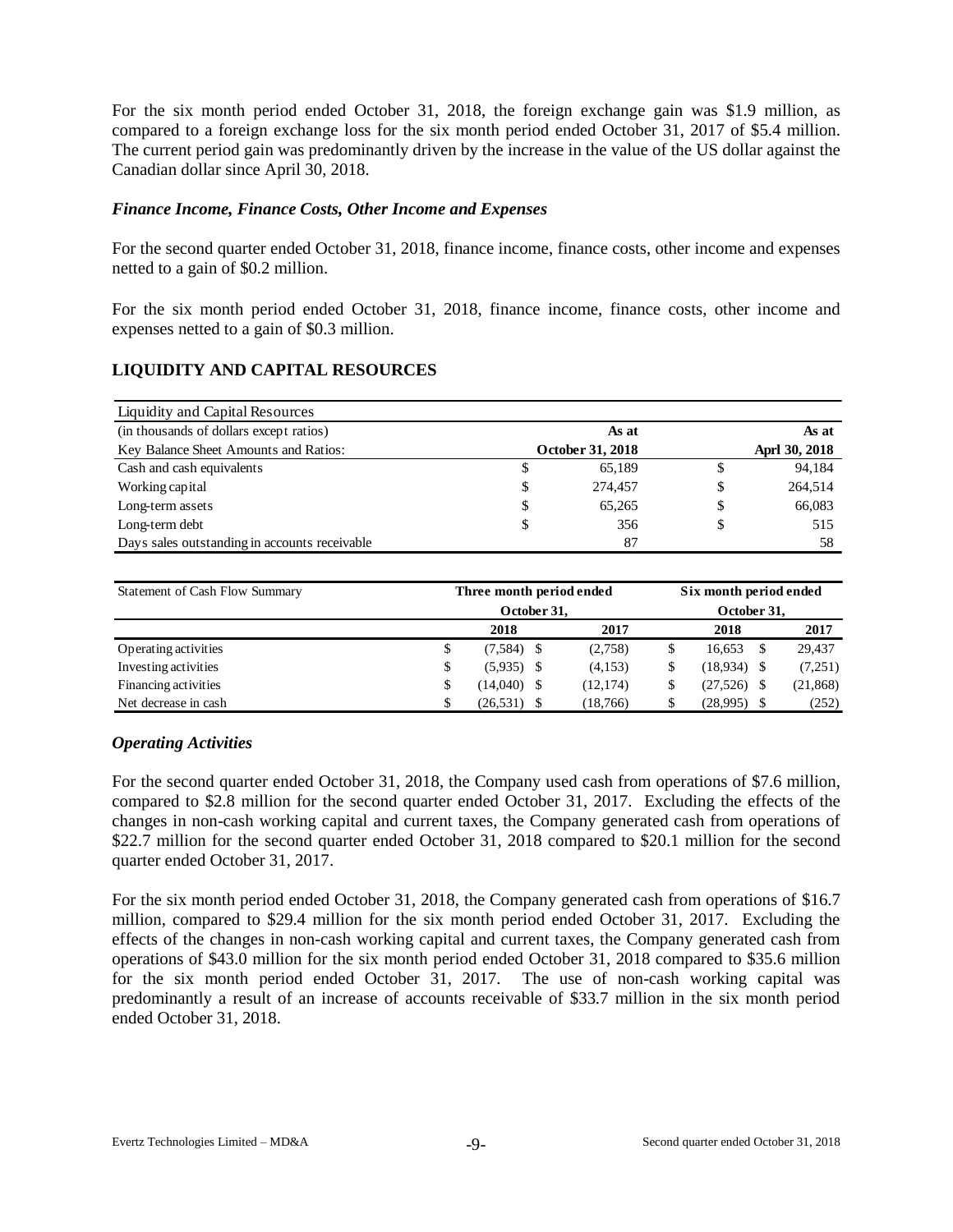### *Investing Activities*

The Company used cash for investing activities of \$5.9 million for the second quarter ended October 31, 2018 which was principally driven by the acquisition of marketable securities for \$2.9 million and capital assets of \$3.1 million.

The Company used cash for investing activities of \$18.9 million for the six month period ended October 31, 2018 which was principally driven by the acquisition of marketable securities for \$13.7 million and capital assets of \$5.4 million.

### *Financing Activities*

For the second quarter ended October 31, 2018, the Company used cash from financing activities of \$14.0 million, which was principally driven by dividends paid of \$14.1 million, partially offset by the issuance of Capital Stock pursuant to the Company's Stock Option Plan of \$0.3 million.

For the six month period ended October 31, 2018, the Company used cash from financing activities of \$27.5 million, which was principally driven by dividends paid of \$27.9 million, partially offset by the issuance of Capital Stock pursuant to the Company's Stock Option Plan of \$0.6 million.

### **WORKING CAPITAL**

As at October 31, 2018, the Company had cash and cash equivalents of \$65.2 million, compared to \$94.2 million at April 30, 2018.

The Company had working capital of \$274.5 million as at October 31, 2018 compared to \$264.5 million as at April 30, 2018.

The Company believes that the current balance in cash and plus future cash flow from operations will be sufficient to finance growth and related investment and financing activities in the foreseeable future.

Day sales outstanding in accounts receivable were 87 days at October 31, 2018 as compared to 58 for April 30, 2018. Upon the adoption of IFRS 15, contract assets have been segregated from trade and other receivables within the financial statements. For comparative purposes, day sales outstanding in accounts receivable have been recalculated for April 30, 2018 using the same methodology.

#### **SHARE CAPITAL STRUCTURE**

Authorized capital stock consists of an unlimited number of common and preferred shares.

|                                       | As at            | As at                 |
|---------------------------------------|------------------|-----------------------|
|                                       | October 31, 2018 | <b>April 30, 2018</b> |
| Common shares                         | 76,519,746       | 76,481,746            |
| Stock options granted and outstanding | 2,516,500        | 2,241,000             |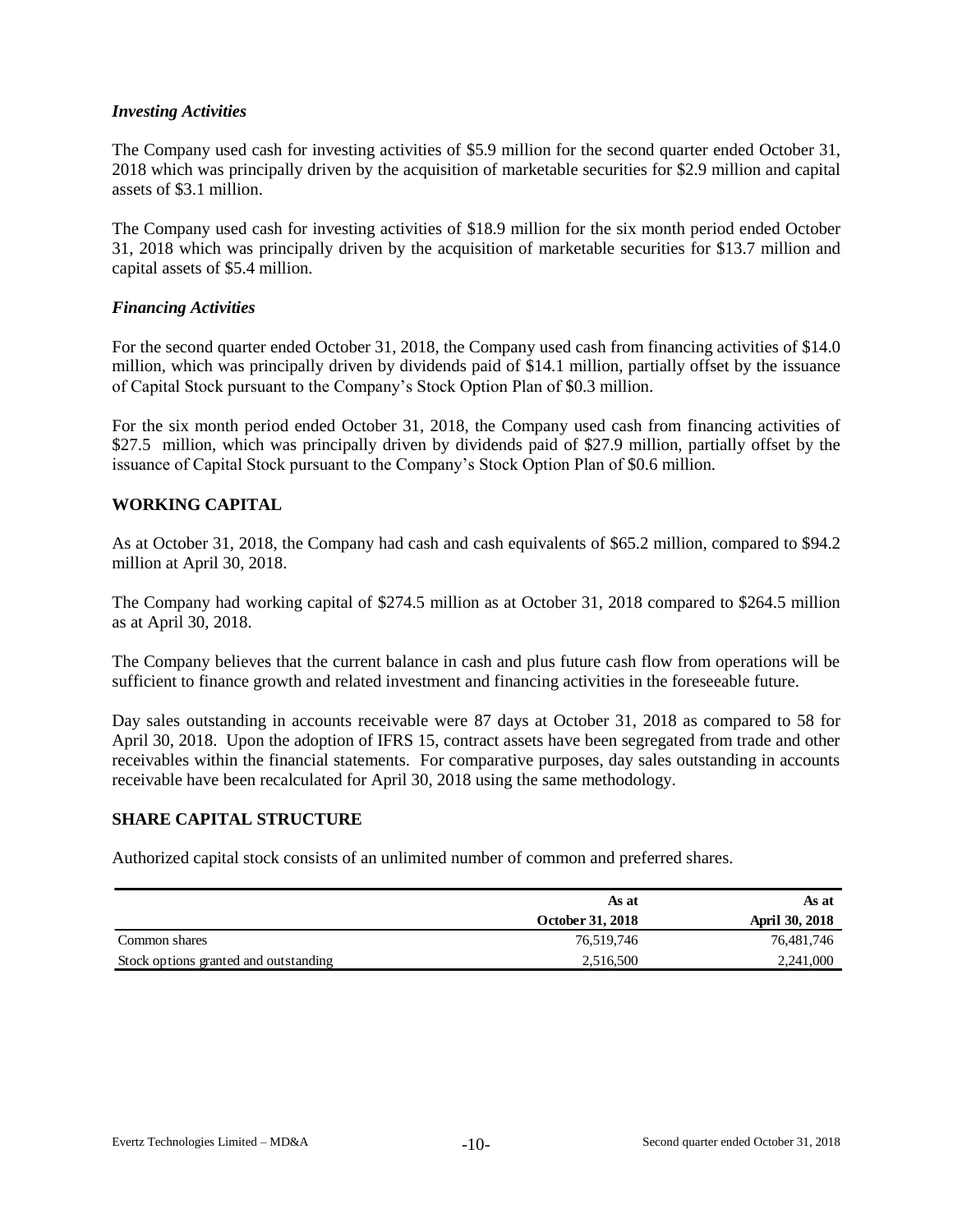# **FINANCIAL INSTRUMENTS**

The Company's financial instruments consist of cash and cash equivalents, trade and other receivables, trade and other payables and long term debt. Unless otherwise noted, it is management's opinion that the Company is not exposed to significant interest or credit risks arising from these financial instruments. The Company estimates the fair value of these instruments approximates the carrying values as listed below.

### *Fair Values and Classification of Financial Instruments:*

The following summarizes the significant methods and assumptions used in estimating the fair values of financial instruments:

- I. Quoted prices (unadjusted) in active markets for identical assets or liabilities.
- II. Inputs other than quoted prices included in level I that are observable for the asset or liability, either directly or indirectly. Cash and cash equivalents, trade and other receivables, trade and other payables and long-term debt fair value measurements have been measured within level II.
- III. Inputs for the asset or liability that are not based on observable market data.

### **CONTRACTUAL OBLIGATIONS**

The following table sets forth the Company's contractual obligations as at October 31, 2018:

|                      | Payments Due by Period |  |                  |  |           |           |                          |  |                          |  |  |  |  |  |
|----------------------|------------------------|--|------------------|--|-----------|-----------|--------------------------|--|--------------------------|--|--|--|--|--|
| (In thousands)       | Total                  |  | Less than 1 Year |  | 2-3 Years | 4-5 Years | Thereafter               |  |                          |  |  |  |  |  |
| Operating leases     | 39.811                 |  | 4.978            |  | 9.670     |           | 7.985                    |  | 17.178                   |  |  |  |  |  |
| Other long-term debt | 681                    |  | 325              |  | 356       |           | $\overline{\phantom{0}}$ |  | $\overline{\phantom{0}}$ |  |  |  |  |  |
|                      | 40.492                 |  | 5.303            |  | 10.026    |           | .985                     |  |                          |  |  |  |  |  |

# **OFF-BALANCE SHEET FINANCING**

The Company does not have any off-balance sheet arrangements.

### **RELATED PARTY TRANSACTIONS**

In the normal course of business, we may enter into transactions with related parties. These transactions occur under market terms consistent with the terms of transactions with unrelated arms-length third parties. The Company continues to lease a premise from a company in which two shareholders' each indirectly hold a 16% interest, continues to lease a facility from a company in which two shareholders each indirectly hold a 20% interest, continues to lease two facilities for manufacturing where two shareholders indirectly own 100% interest, continues to lease a facility from a company in which two shareholders each indirectly own a 35% interest, continues to lease a facility with a director who indirectly owns 100% and continues to lease a facility where two shareholders each indirectly own 46.6%.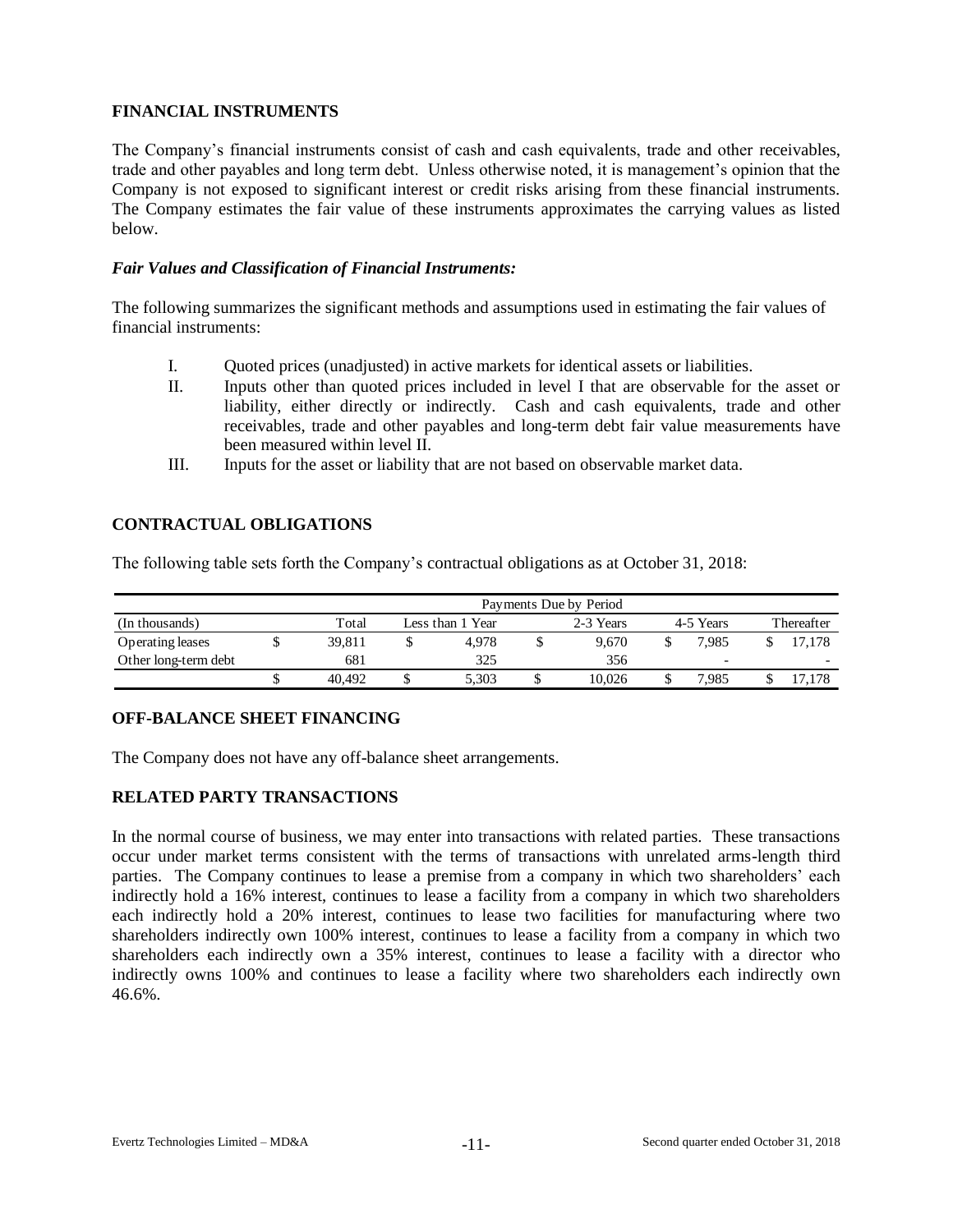# **SELECTED CONSOLIDATED QUARTERLY FINANCIAL INFORMATION**

The following table sets out selected consolidated financial information for each of the eight quarters ended October 31, 2018. In the opinion of management, this information has been prepared on the same basis as the audited consolidated financial statements. The operating results for any quarter should not be relied upon as any indication of results for any future period.

|                          |     |         |    |           |      |        | <b>Ouarter Ending</b> |               |    |           |               |    |          |
|--------------------------|-----|---------|----|-----------|------|--------|-----------------------|---------------|----|-----------|---------------|----|----------|
| (In thousands)           |     |         |    |           | 2018 |        |                       |               |    | 2017      |               |    |          |
| (Unaudited)              |     | Oct 31  |    | July 31   |      | Apr 30 | Jan 31                | Oct 31        |    | July 31   | Apr $30$      |    | Jan 31   |
| Revenue                  | \$. | 112,280 |    | \$103,089 | \$   | 92,988 | \$99,574              | \$<br>101,261 |    | \$109,009 | \$<br>106.734 |    | \$91,080 |
| Cost of goods sold       |     | 48,122  |    | 44,311    |      | 43,979 | 43,595                | 44,509        |    | 47,848    | 46,690        |    | 39,957   |
| Gross margin             | \$  | 64,158  |    | \$58,778  | \$   | 49,009 | \$55,979              | \$<br>56,752  |    | \$61,161  | \$<br>60,044  |    | \$51,123 |
| Operating expenses       |     | 36,770  |    | 35,489    |      | 37,406 | 38,944                | 32,878        |    | 42,989    | 32,531        |    | 38,704   |
| Earnings from operations | \$  | 27,388  |    | \$23,289  | \$   | 11.603 | \$17,035              | \$<br>23,874  |    | \$18,172  | \$<br>27,513  |    | \$12,419 |
| Non-operating income     |     | 232     |    | 68        |      | 89     | 2,169                 | (58)          |    | 82        | (116)         |    | 359      |
| Earnings before taxes    | \$  | 27,620  |    | \$23,357  | \$   | 11.692 | \$19,204              | \$<br>23,816  |    | \$18,254  | \$<br>27,397  |    | \$12,778 |
| Net earnings             | \$  | 20,346  |    | \$17,273  |      | 8,190  | \$14,532              | \$<br>17,286  |    | \$13,078  | \$<br>20,547  | \$ | 9,637    |
|                          |     |         |    |           |      |        |                       |               |    |           |               |    |          |
| Net earnings per share:  |     |         |    |           |      |        |                       |               |    |           |               |    |          |
| Basic                    | \$  | 0.27    | \$ | 0.23      | \$   | 0.11   | \$<br>0.19            | \$<br>0.23    | \$ | 0.17      | \$<br>0.27    | \$ | 0.13     |
| Diluted                  | \$  | 0.27    | \$ | 0.23      | \$   | 0.11   | \$<br>0.19            | \$<br>0.23    | \$ | 0.17      | \$<br>0.27    | \$ | 0.13     |
| Dividends per share:     | \$  | 0.18    | S  | 0.18      | S    | 0.18   | \$<br>0.18            | 0.18          | S  | 0.18      | \$<br>0.18    | S  | 1.28     |

The Company's revenue and corresponding earnings can vary from quarter to quarter depending on the delivery requirements of our customers. Our customers can be influenced by a variety of factors including upcoming sports or entertainment events as well as their access to capital. Net earnings represent net earnings attributable to shareholders.

### **DISCLOSURE CONTROLS AND PROCEDURES**

Management, including the Chief Executive Officer and Chief Financial Officer, has evaluated the effectiveness of the Company's disclosure controls and procedures (as defined in National Instrument 52- 109 of the Canadian Securities Administrators) as of October 31, 2018.

Management has concluded that, as of October 31, 2018, the Company's disclosure controls and procedures were effective to provide reasonable assurance that material information relating to the Company would be made known to them by others within the Company, particularly during the period in which this report was being prepared.

### **INTERNAL CONTROLS OVER FINANCIAL REPORTING**

Management is responsible for and has designed internal controls over financial reporting, or caused it to be designed under management's supervision, to provide reasonable assurance regarding the reliability of financial reporting and the preparation of financial statements for external purposes in accordance with IFRS. Management has concluded that, as of October 31, 2018, the Company's internal controls over financial reporting were effective to provide reasonable assurance regarding the reliability of financial reporting and the preparation of financial statements for external purposes in accordance with IFRS.